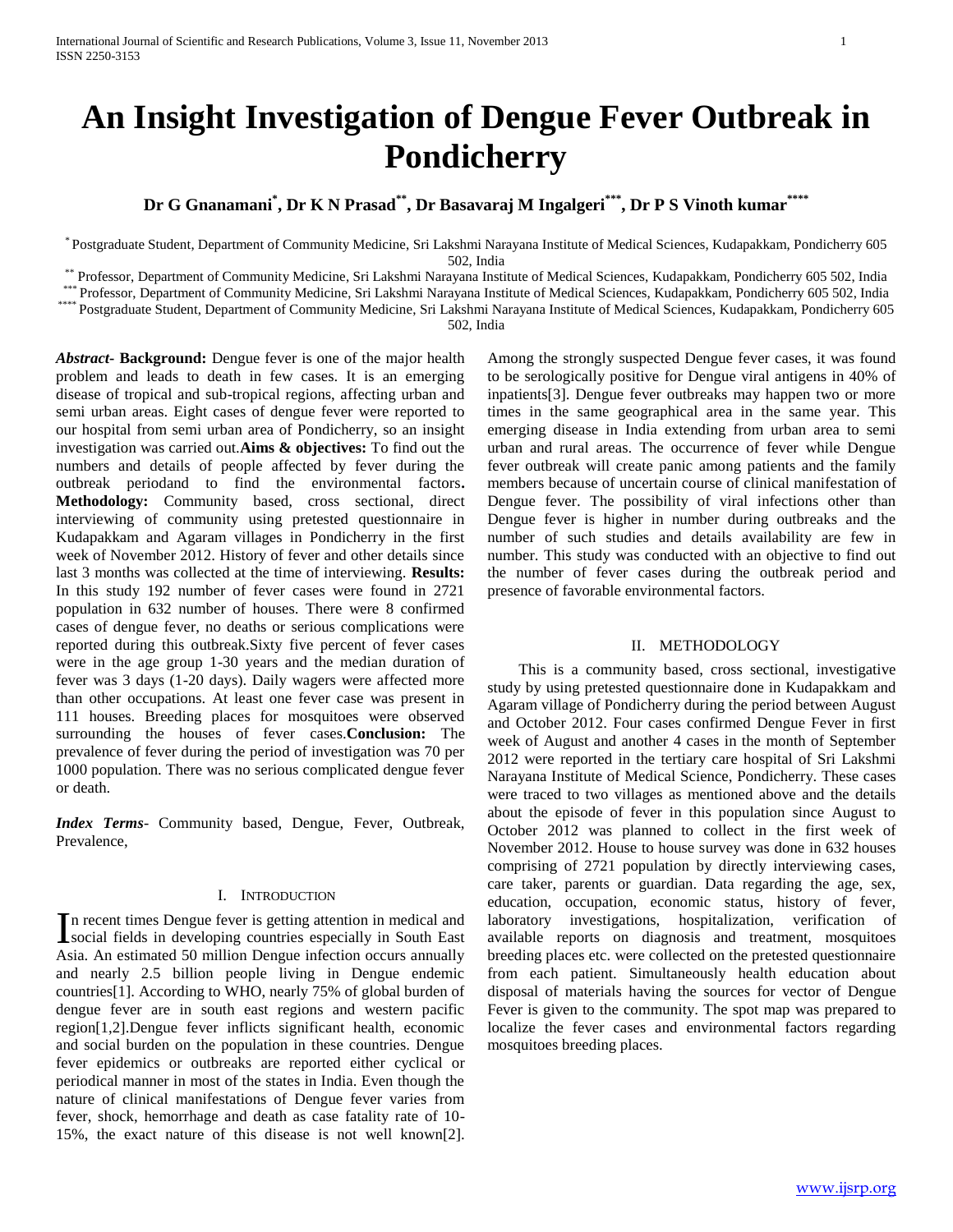#### III. RESULTS AND DISCUSSIONS

 There were 192 fever cases in 2721 population during the period August 2012 to October 2012. There were 8 confirmed cases of dengue fever, 3 typhoid cases, 10 ARI cases and 4 UTI cases. The prevalence of fever was 70 per 1000 population during this 3 months period.

| Age group | Population<br>in | H/o<br>Fever    | Male  |                     | Female |                     |
|-----------|------------------|-----------------|-------|---------------------|--------|---------------------|
| in years  | number           | present<br>N(%) | Total | Fever cases<br>N(%) | Total  | Fever cases<br>N(%) |
| $1 - 15$  | 699              | 75<br>(10.7)    | 355   | 33<br>(9.3)         | 344    | 42<br>(12.2)        |
| 16-30     | 852              | 51<br>(6)       | 385   | 16<br>(4.2)         | 467    | 35<br>(7.5)         |
| 31-45     | 623              | 42<br>(6.7)     | 330   | 23<br>(7)           | 293    | 19<br>(6.5)         |
| 46-60     | 377              | 17<br>(4.5)     | 181   | 04<br>(2.2)         | 196    | 13<br>(6.6)         |
| $\geq 61$ | 170              | 07<br>(4.2)     | 87    | 02<br>(2.4)         | 83     | 05<br>(6.1)         |
| Total     | 2721             | 192<br>(7)      | 1338  | 78<br>(5.8)         | 1383   | 114<br>(8.2)        |

**Table 1:** *Description of fever cases according to age and sex*

 **Table 1** shows majority of fever cases were in the age group of less than 46 years accounting for 87.5% (168 cases out of 192 cases). There were 114 cases of fever among female population and the prevalence of fever was 12.2% in the age group of less than 16 years. Fever cases in the age group of economically productive life were observed to be 110(5.9%). It is a common observation that people aged less than 30 years are affected elsewhere[4,6]

| Table 2: Distribution of number of fever cases according to occupation |  |  |
|------------------------------------------------------------------------|--|--|
|                                                                        |  |  |

| Occupation      | Population in<br>number | H/O<br>Fever     | Male  |                      | Female |                      |  |
|-----------------|-------------------------|------------------|-------|----------------------|--------|----------------------|--|
|                 |                         | present<br>N (%) | Total | Fever cases<br>N (%) | Total  | Fever cases<br>N (%) |  |
| Daily wages     | 595                     | 41               | 450   | 26                   | 145    | 15                   |  |
|                 |                         | (6.9)            |       | (5.8)                |        | (10.3)               |  |
| Salary          | 277                     | 08               | 242   | 06                   | 35     | 02                   |  |
|                 |                         | (2.9)            |       | (2.5)                |        | (5.7)                |  |
| <b>Business</b> | 55                      | 00               | 50    | 00                   | 05     | 00                   |  |
|                 |                         | (0)              |       | (0)                  |        | (0)                  |  |
| Dependents      | 1794                    | 143              | 596   | 46                   |        | 97                   |  |
|                 |                         | (8)              |       | (7.7)                | 1198   | (8.1)                |  |
| Total           | 2721                    | 192              | 1338  | 78                   | 1383   | 114                  |  |
|                 |                         | (7)              |       | (5.8)                |        | (8.2)                |  |

\*Dependents include Home makers, Students, Old age & others.

 **Table 2** shows nearly 25% of the cases were daily wagers and 10% was the prevalence of fever among females in this study, 48% of the female dependents were children below 16 years and 40% were house wives. Among the dependents, 5.3%

and 7.3% of home makers and students were having history of fever respectively. Twenty percent of fever cases were observed in children less than 6 years.